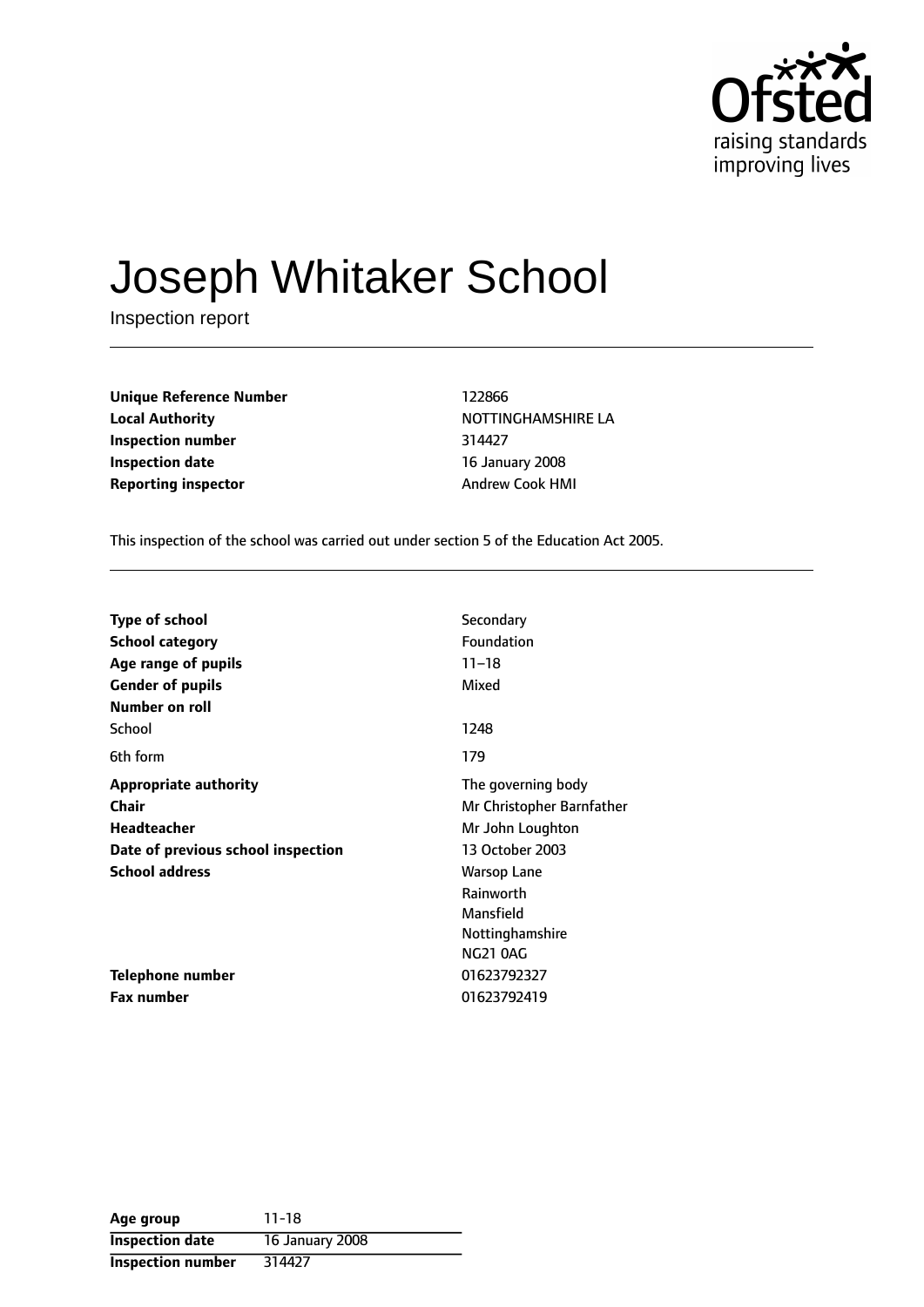.

© Crown copyright 2008

#### Website: www.ofsted.gov.uk

This document may be reproduced in whole or in part for non-commercial educational purposes, provided that the information quoted is reproduced without adaptation and the source and date of publication are stated.

Further copies of this report are obtainable from the school. Under the Education Act 2005, the school must provide a copy of this report free of charge to certain categories of people. A charge not exceeding the full cost of reproduction may be made for any other copies supplied.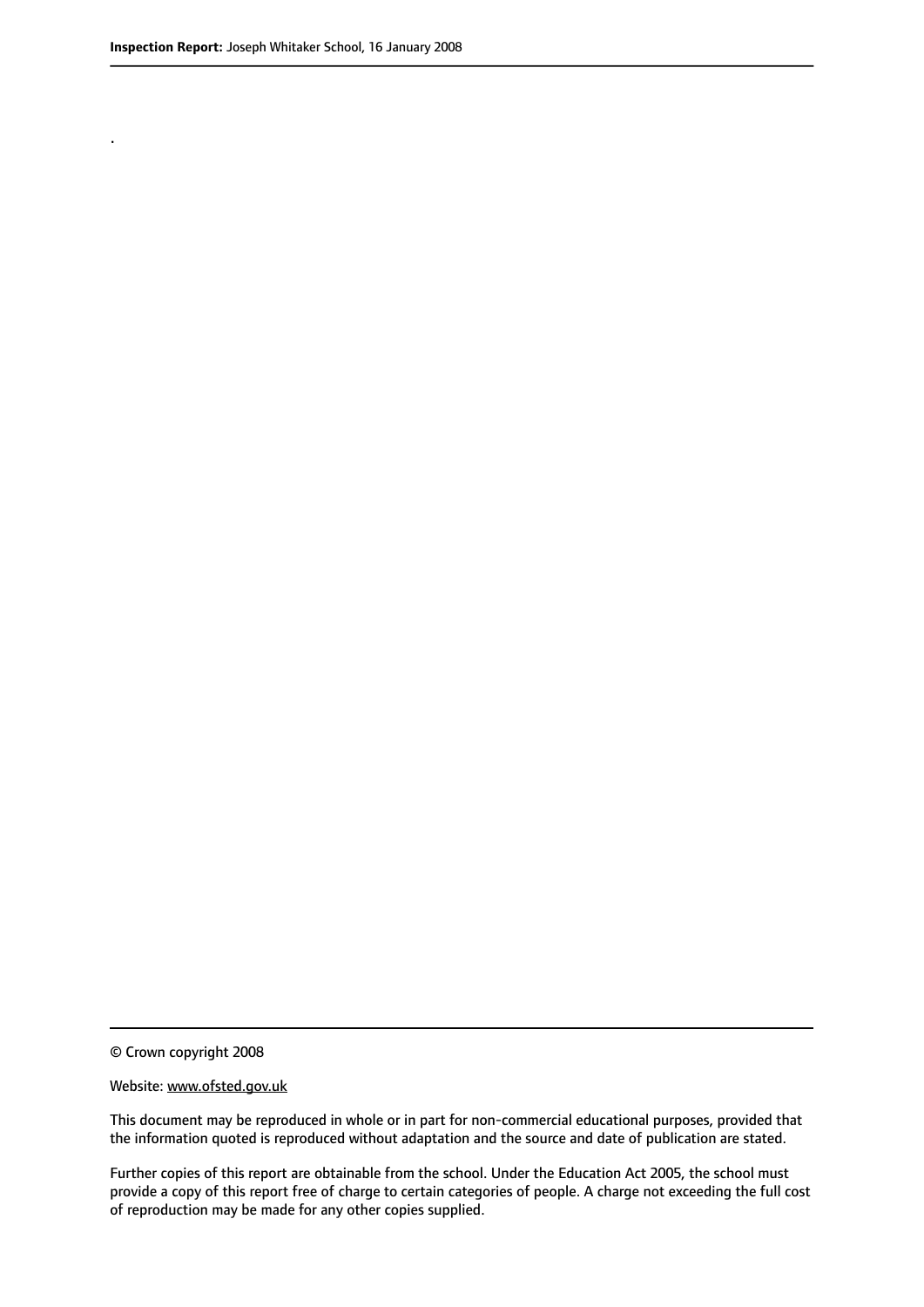# **Introduction**

The inspection was carried out by one of Her Majesty's Inspectors and an Additional Inspector.

Inspectors evaluated the overall effectiveness of the school and investigated the following: students' achievement in mathematics, the effect of the specialiststatus on the school's overall effectiveness, the effectiveness of leadership and management in improving provision and the quality of education in the sixth form. Evidence was gathered from observations of lessons, scrutiny of students' work, analysis of students' performance data, and interviews with students, the school's leaders and managers and the chair of governors. Other aspects of the school's work were not investigated in detail. Inspectors agreed with some aspects of the school's self-evaluation but disagreed with others. Commentary has been included where appropriate in the report.

## **Description of the school**

The number of students that attend Joseph Whitaker School make it a larger than average secondary school. The proportion of students who are eligible for free school meals is below average, as is the proportion with learning difficulties and/or disabilities, and those whose first language is believed not to be English. Students' attainment when they start in Year 7 is average.

The school became a Specialist Sports College in July 2004 and a Foundation School in November 2006. The school shares a joint use site with Newark and Sherwood District Council, who provide a leisure centre environment with sports centre, swimming pool and fitness rooms. The school has a range of awards including: Arts Mark Gold, Sports Mark Gold, Sports Partnership Mark, FA Charter Standard for Schools, Development Charter Status, FA Charter Standard for Holiday Programmes, Career Mark and Healthy Schools Award. Following the 2006 results the school was one of the most improved schools and awarded membership of the Specialist Schools and Academy Trust 'Most Improved Schools Club'.

## **Key for inspection grades**

| Outstanding  |
|--------------|
| Good         |
| Satisfactory |
| Inadequate   |
|              |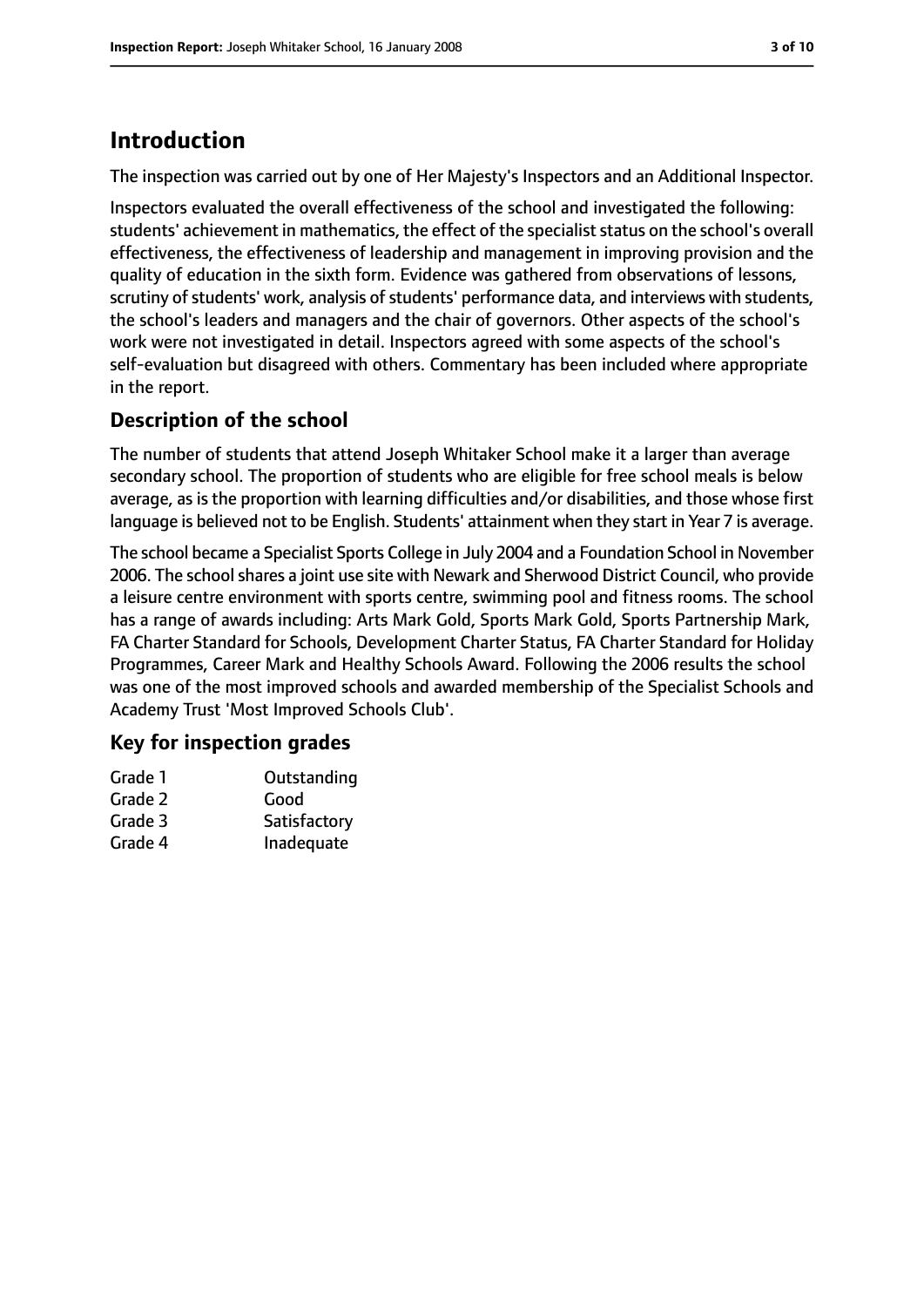# **Overall effectiveness of the school**

#### **Grade: 3**

This is a satisfactory school with good features. The school's specialist sports college status is a considerable strength. Students achieve well in the specialist subjects of physical education and history; history is also linked to the specialist status. Many students gain GCSE A\* to C grades in these subjects and targets are regularly exceeded. The school's improved standards in 2006 led to special recognition by the Specialist Schools and Academies Trust.

Achievement in the main school is satisfactory. Over the last three years the proportion of students gaining five GCSE A\* to C passes has risen from below average to average in 2007. When taking into consideration students' starting points, students make satisfactory progress overall. In some subject areas, for example physical education, history and drama, students make good progress and standards are above average. In mathematics the proportion of students who achieve a GCSE A\* to C pass is below the national average and students' progress in this subject, although satisfactory, is in the lowest 25% of schools nationally.

The school's specialist status contributes well to the quality of education that students receive. For example, the school hasset up a 'Teaching and Learning Strategy Group' (TLG), an initiative to improve the quality of teaching and learning further. Since September 2007, there has been a more focused and vigorous approach in the way that this group works. Training has taken place and staff are taking on new strategies to boost achievement. In many ways it is early days and the good practice that is being developed has not yet been seen in test or exam results across the school or run long enough to be accurately evaluated. Teaching varies considerably in quality in the main school. Overall, it is satisfactory with good features and enables students to make satisfactory progress. Relationships are positive among students and teachers and, consequently, students behave well and have the confidence to seek help in lessons. Teachers plan lessons well, and share lesson objectives with students. Students who find learning difficult are well supported by teaching assistants to ensure they have access to the full curriculum and achieve well. Lessons usually run at a reasonably brisk pace and maintain students' interest and commitment. Some lessons lack the challenge to inspire students' interest. In these lessons, students lose interest and lack the enthusiasm to make good progress.

Students' personal development is good, as seen in their good behaviour and attitudes around school. Their moral and social development is good and their spiritual development is satisfactory. Students' understanding and adoption of healthy lifestyles is outstanding and reflects the impact of the school's specialist sports status. All students take at least two hours of physical education (PE) weekly and many get involved in the sport and dance extra-curricular activities. Attendance is satisfactory. Students have good opportunities to contribute to the school community through the school council and the high profile 'Red Shirt' team. Those students who wear a red shirt have taken part in a comprehensive leadership programme developed through the sports specialism. Students contribute well to the local community, for example, through musical productions and performances and to the wider community through raising money for charities and linking up with two schools in Africa. The satisfactory progress students make in their studies and their good personal development prepare students adequately for further education or employment.

The curriculum is satisfactory and has good features. It gives students an extensive range of opportunities, which support their learning and progress satisfactorily. Provision for literacy, numeracy and ICT is satisfactory. The Key Stage 4 curriculum gives every student the opportunity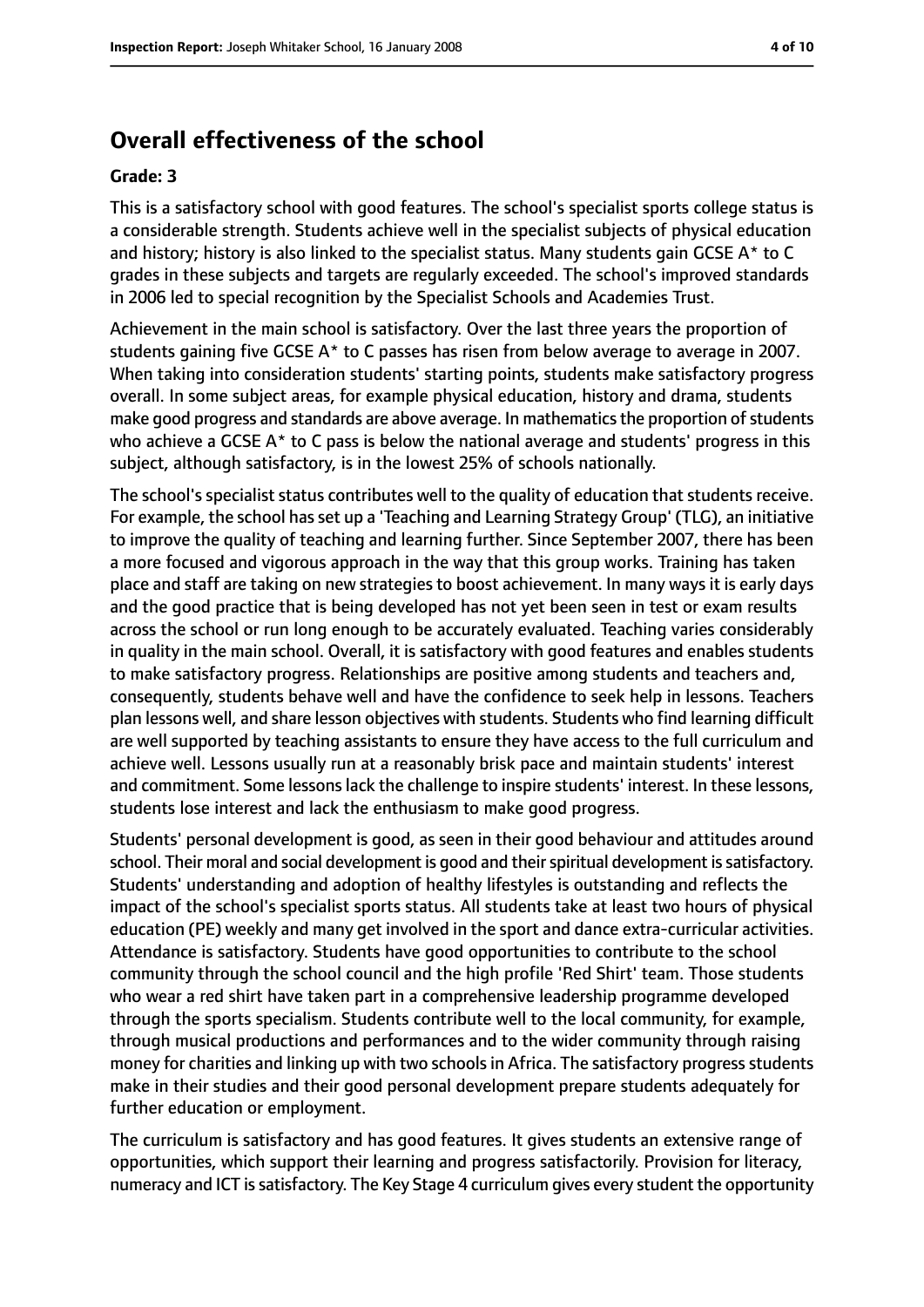to achieve and gain qualifications. For example, students who find the mainstream curriculum difficult to manage receive worthwhile alternative opportunities. Specialist status has enhanced the Key Stage 4 curriculum, and BTEC courses are already giving students a wider range of choice of both sport and other subjects, which better meet their learning needs and interests. The most talented students are identified and provided with challenging enrichment opportunities. Students' health and safety is well supported by the personal, social and health education (PHSE) curriculum and by sport and physical education. A good range of extra-curricular opportunities is available, and the take-up is good. A wide range of sports is available, and many students become involved in annual productions and in dance. Links with the community through sport, especially with primary partner schools, greatly enhance students' learning experience and improve standards in sport and physical education before students join Year 7.

The school provides a good level of care for its students. All necessary checks are made on staff. The school has good systems to make other safety checks and, when any issues arise, action is taken. The school works well with other agencies to support vulnerable students. Students speak confidently about how staff deal with any bullying or racist incidents. Provision through the student support centre and opportunities for students to receive counselling are also effective ways in which the school cares for students. The school is improving the way that it gives academic guidance to students. The quality of marking varies but there is evidence that the TLG is promoting good practice and influencing the work of other colleagues. Mentoring students to help them to achieve their best, holiday sessions to enable students to catch up with work and the withdrawal of study leave for Year 11 students, are some of the many whole-school initiatives that have grown from specialist status.

The effectiveness of leadership and management in raising achievement is satisfactory. The senior leadership group (SLG), led by the respected headteacher, has an accurate view of the students' achievement but has not fully linked this to the impact of teaching and leadership and management. Past improvements in achievement demonstrate that leadership has the satisfactory capacity to increase further the effectiveness of the school. The school's specialism is well led and managed. Not only do sport and history achieve alongside the best performing subjects, but initiatives are assisting improvement more widely, both across the curriculum in school and in the community. Governors have worked with the SLG to evaluate the work of the school, which has led to an awareness of the satisfactory levels of achievement. Recently the governors have reorganised the way they work to best match the leadership structure of the school. This alignment has been an effective move and increased the opportunity for governors to challenge and support the school and to plan for the future.

## **Effectiveness of the sixth form**

### **Grade: 2**

Standards on A-level and AS-level courses are broadly average, but students achieve well given their standards on entry. Almost all complete the courses they begin. Most students choose to continue to higher education and gain the qualifications to do so. Students who follow intermediate-level courses also achieve well. Sixth formers are mature and responsible. Many take considerable responsibility for younger students and give them good support in their work, for example, in helping Year 7 students to improve their reading. Sixth formers undertake lunchtime supervision, and help to manage the social areas allocated to different year groups and are good role models for younger students. The quality of education is good. The teaching and learning are good. A good range of sixth form advanced courses is available, and the range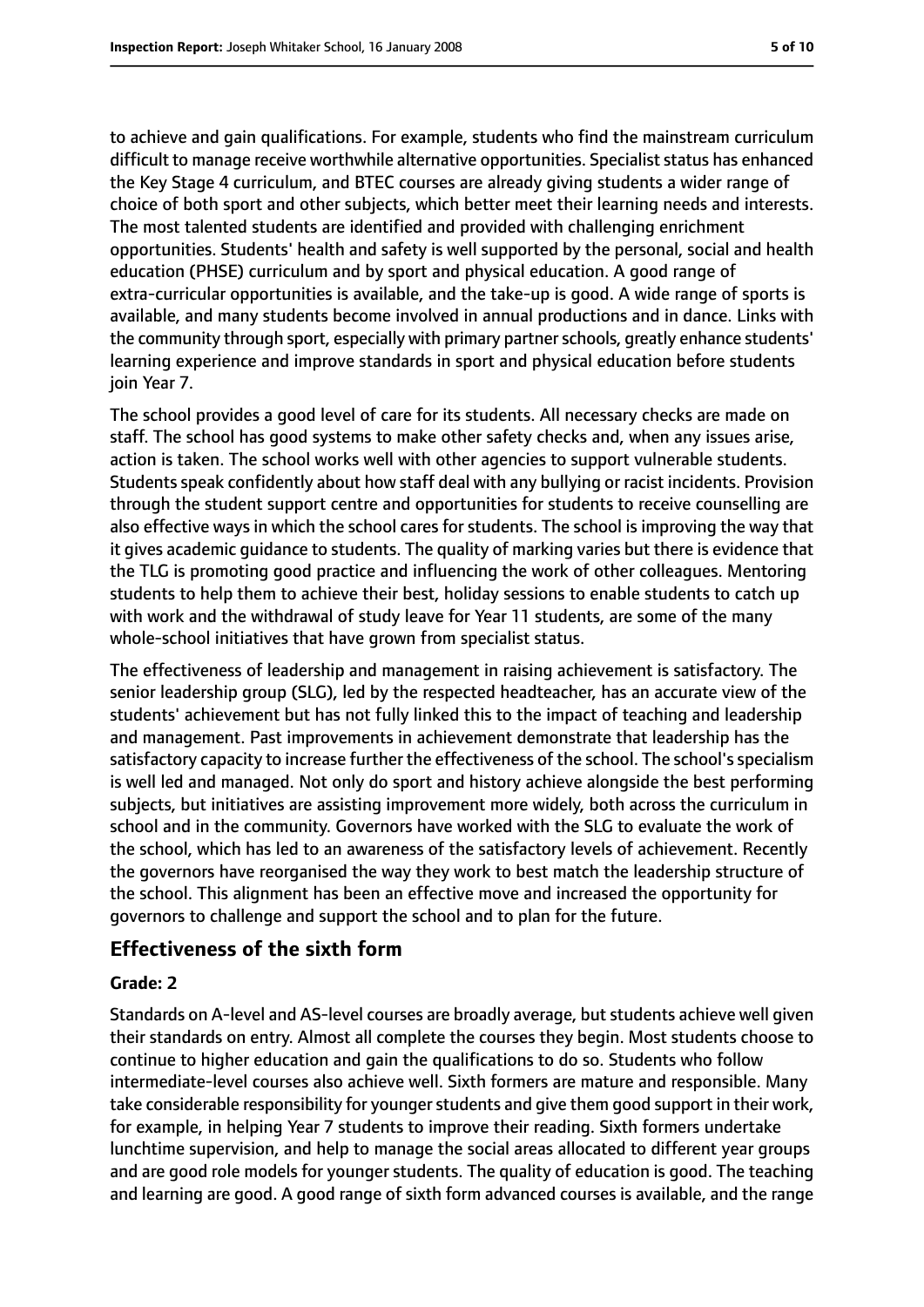of lower level courses is expanding. An interesting range of extra-curricular activities is appreciated by students, many of whom seize the opportunities available. Leadership and management are effective in ensuring students are helpfully guided and supported to achieve well and make informed choices for the future.

## **What the school should do to improve further**

- Improve students' achievement in mathematics.
- Increase the proportion of good teaching in subject areas where achievement is only satisfactory.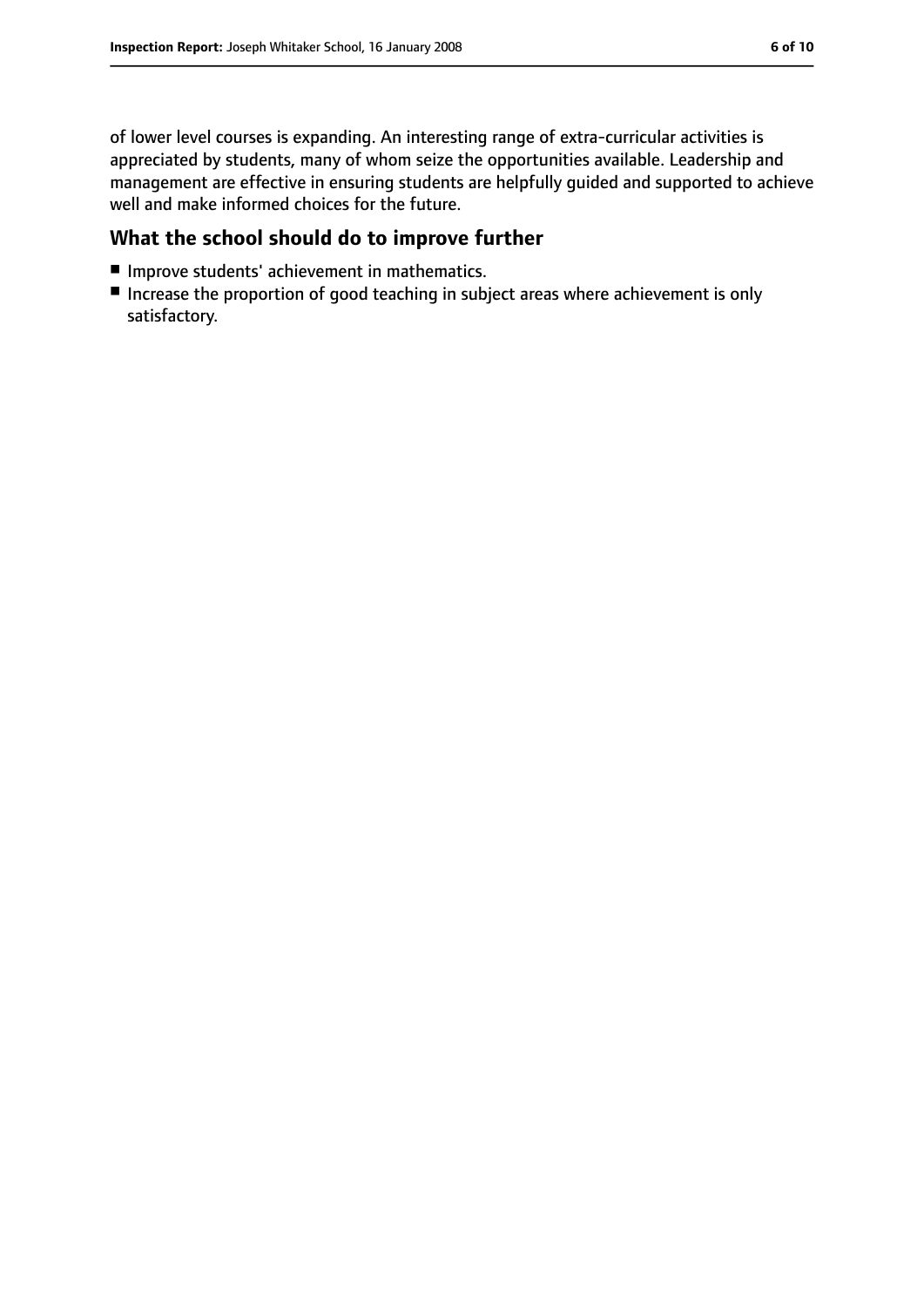**Any complaints about the inspection or the report should be made following the procedures set out in the guidance 'Complaints about school inspection', which is available from Ofsted's website: www.ofsted.gov.uk.**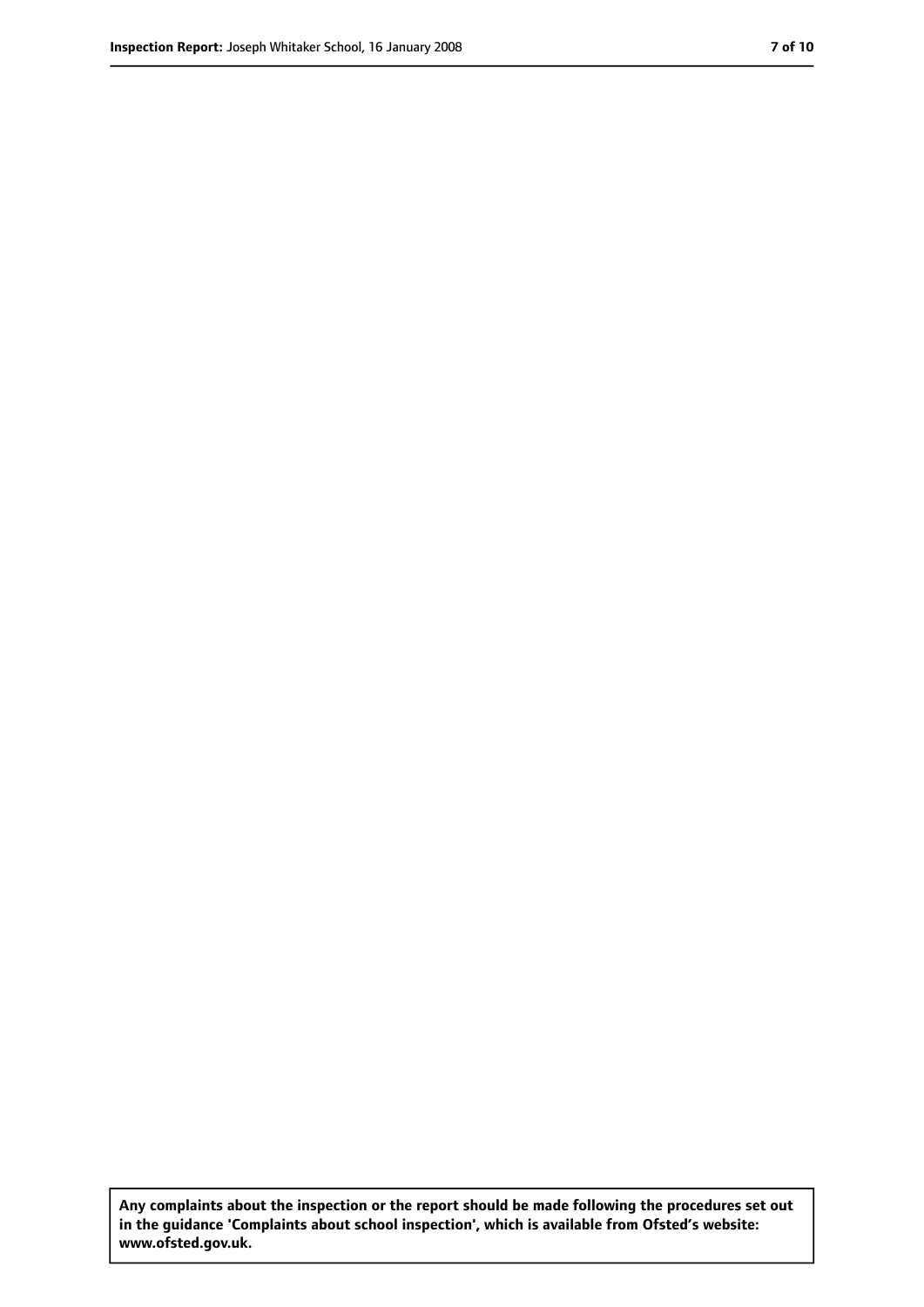#### **Annex A**

# **Inspection judgements**

| Key to judgements: grade 1 is outstanding, grade 2 good, grade 3 | <b>School</b>  | $16-19$ |
|------------------------------------------------------------------|----------------|---------|
| satisfactory, and grade 4 inadequate                             | <b>Overall</b> |         |

## **Overall effectiveness**

| How effective, efficient and inclusive is the provision of<br>education, integrated care and any extended services in meeting<br>the needs of learners? |     |     |
|---------------------------------------------------------------------------------------------------------------------------------------------------------|-----|-----|
| Effective steps have been taken to promote improvement since<br>the last inspection                                                                     | Yes | Yes |
| How well does the school work in partnership with others to<br>promote learners' well-being?                                                            |     |     |
| The capacity to make any necessary improvements                                                                                                         |     |     |

## **Achievement and standards**

| How well do learners achieve?                                                                               |  |
|-------------------------------------------------------------------------------------------------------------|--|
| The standards <sup>1</sup> reached by learners                                                              |  |
| How well learners make progress, taking account of any significant<br>variations between groups of learners |  |
| How well learners with learning difficulties and disabilities make<br>progress                              |  |

## **Personal development and well-being**

| How good is the overall personal development and<br>well-being of the learners?                                  |  |
|------------------------------------------------------------------------------------------------------------------|--|
| The extent of learners' spiritual, moral, social and cultural<br>development                                     |  |
| The extent to which learners adopt healthy lifestyles                                                            |  |
| The extent to which learners adopt safe practices                                                                |  |
| How well learners enjoy their education                                                                          |  |
| The attendance of learners                                                                                       |  |
| The behaviour of learners                                                                                        |  |
| The extent to which learners make a positive contribution to<br>the community                                    |  |
| How well learners develop workplace and other skills that will<br>contribute to their future economic well-being |  |

## **The quality of provision**

| How effective are teaching and learning in meeting the<br>full range of the learners' needs?          |  |
|-------------------------------------------------------------------------------------------------------|--|
| How well do the curriculum and other activities meet the<br>range of needs and interests of learners? |  |
| How well are learners cared for, guided and supported?                                                |  |

 $^1$  Grade 1 - Exceptionally and consistently high; Grade 2 - Generally above average with none significantly below average; Grade 3 - Broadly average to below average; Grade 4 - Exceptionally low.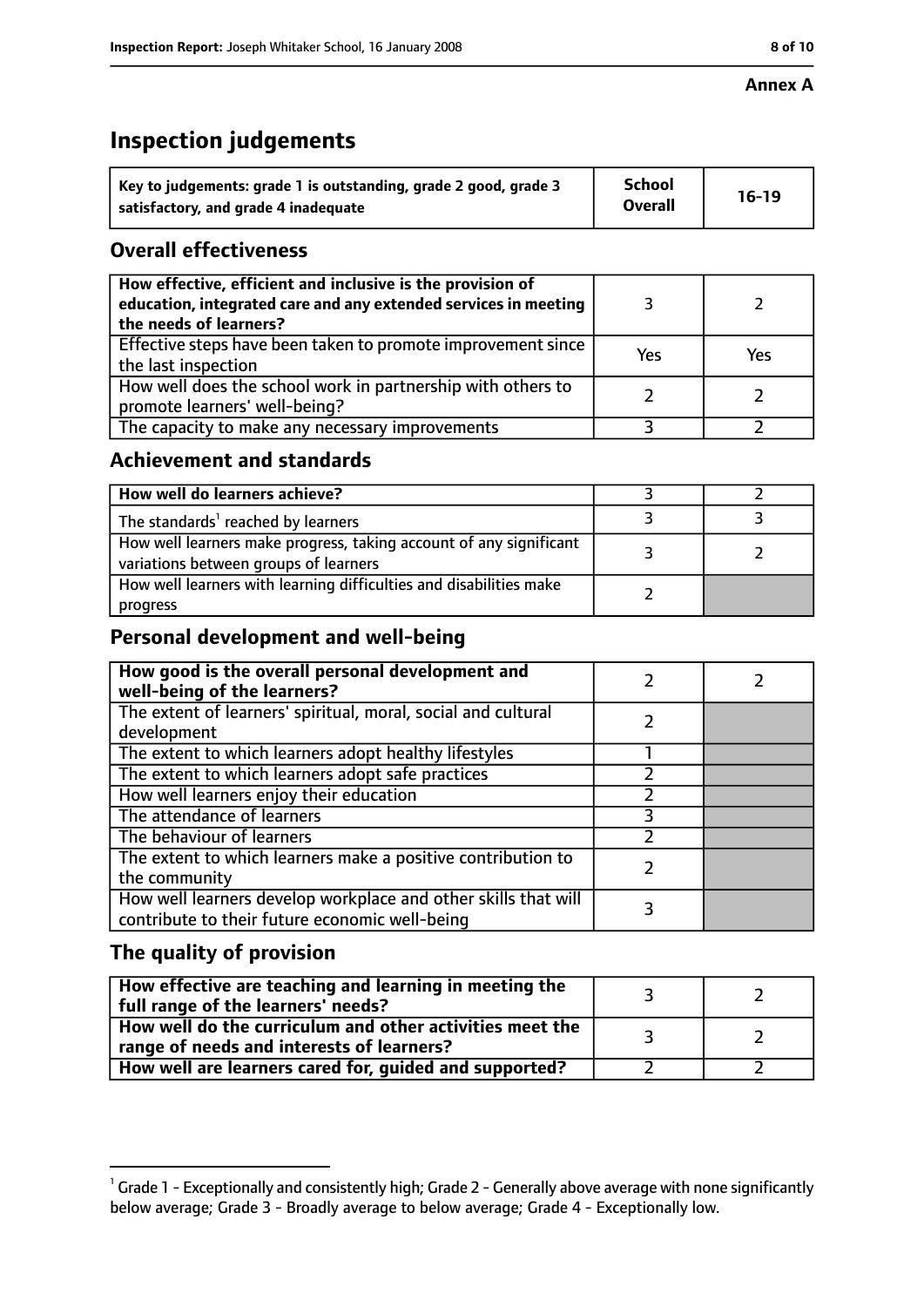#### **Annex A**

# **Leadership and management**

| How effective are leadership and management in raising<br>achievement and supporting all learners?                                                 | 3   |               |
|----------------------------------------------------------------------------------------------------------------------------------------------------|-----|---------------|
| How effectively leaders and managers at all levels set clear<br>direction leading to improvement and promote high quality of<br>care and education | 3   |               |
| How effectively leaders and managers use challenging targets<br>to raise standards                                                                 | 3   |               |
| The effectiveness of the school's self-evaluation                                                                                                  | 3   | $\mathcal{P}$ |
| How well equality of opportunity is promoted and discrimination<br>tackled so that all learners achieve as well as they can                        | 3   |               |
| How effectively and efficiently resources, including staff, are<br>deployed to achieve value for money                                             | 3   |               |
| The extent to which governors and other supervisory boards<br>discharge their responsibilities                                                     | 3   |               |
| Do procedures for safequarding learners meet current<br>qovernment requirements?                                                                   | Yes | <b>Yes</b>    |
| Does this school require special measures?                                                                                                         | No  |               |
| Does this school require a notice to improve?                                                                                                      | No  |               |